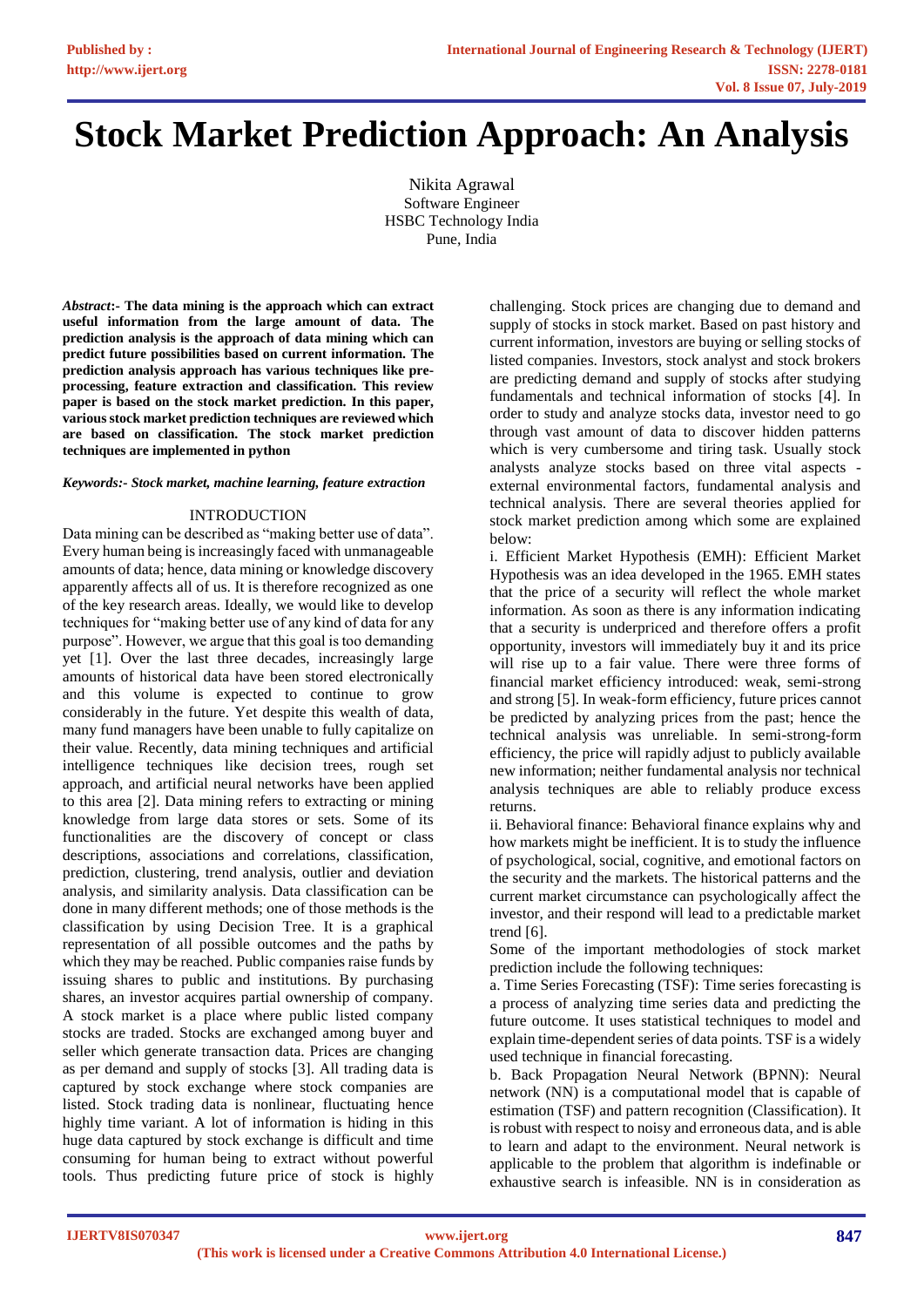long as the optimal solution is the first priori, not the interpretable result. In this work, the neural network is multilayer perceptron (MLP) and uses a back propagation (BP) algorithm in its learning.

Classification consists of predicting a certain outcome based on a given input. In order to predict the outcome, the algorithm processes a training set containing a set of attributes and the respective outcome, usually called goal or prediction attribute [7]. The algorithm tries to discover relationships between the attributes that would make it possible to predict the outcome. Next the algorithm is given a data set not seen before, called prediction set, which contains the same set of attributes, except for the prediction attribute – not yet known. The algorithm analyses the input and produces a prediction. The prediction accuracy defines how "good" the algorithm is.

i. Decision tree (D-Tree): Decision tree is a classification method which yields output as a flowchart-like tree structure. The result from D-Tree is highly interpretable, but the outcome must be represented in categorical data [8]. Mostly, DTree algorithm called "J48" is applied to classify future stock market direction.

ii. Naïve bayes: Naïve Bayes is a simple probabilistic classifier based on Bayes' theorem, with a naive assumption of independence between every pair of features.

iii. k-Nearest neighbors (KNN):KNN is a non-parametric lazy learning algorithm that predicts class of the object based on the k closest training examples in the feature space. An object is classified by a majority vote of its neighbors; the object will be assigned to the class most common amongst its k nearest neighbors ( $k = 15$  in this study).

# LITERATURE REVIEW

**Ze Zhang, et.al (2017)** proposed the utilization of Elman network to predict the opening price of stock market. Typically, Elman neural network is a local recurrent neural network, having one context layer that memorizes the past states, which is quite fit for resolving time series issues. Considering that Elman network is limited, this paper adopts self-adapting variant PSO algorithm to optimize the weights and thresholds of network [9]. Finally, this paper verifies that model by some stock prices, and compares with BP network and Elman network, so as to draw the result that shows the precision and stability of this predication model both are superior to the traditional neural network.

**Nonita Sharma, et.al (2017)** emphasized on the prediction of future stock market index values based on historical data. The experimental evaluation is based on historical data of 10 years of two indices, namely, CNX Nifty and S&P Bombay Stock Exchange (BSE) Sensex from Indian stock markets [10]. The prediction performance of the proposed model is compared with that of well-known Support Vector Regression. Technical indicators are selected as inputs to each of the prediction models. The closing value of the stock price is the predicted variable. Results show that the proposed scheme outperforms Support Vector Regression and can be applied successfully for building predictive models for stock prices prediction.

**Yaojun Wang, et.al (2016)** used the social media mining technology to quantitative evaluation market segment, and in combination with other factors to predict the stock price trend in short term. In this paper, starting from the efficient market hypothesis the authors fetch the stock comments information from social media and then preprocessing the data to emotion vectors [11]. In addition, through testing our social media mining algorithm we discovered that the SVM model contains segment index has higher prediction accuracy than SVM model not combined segment index. Experiment results show that by using social media mining combined with other information, the stock prices prediction model can forecast more accurate.

**Mustain Billah, et.al (2016)** proposed an improved Levenberg Marquardt (LM) training algorithm of artificial neural network [12]. Improved Levenberg Marquardt algorithm of neural network can predict the possible day-end closing stock price with less memory and time needed, provided previous historical stock market data of Dhaka Stock Exchange such as opening price, highest price, lowest price, total share traded. This improved LM training algorithm proves neural network to be better computing tool for predicting closing stock price in Bangladesh Stock Exchange perspective. Moreover, it can be used for any prediction purposes. In future, we will use this concept in predicting network traffic prediction purpose.

**R. Yamini Nivetha, et.al (2017)** analyzed various prediction algorithms to build a prediction model. The prediction model will be based on monthly prediction and daily prediction to forecast the next day market price [13]. This model estimates the open value of the next day in the market. A comparative study of these three algorithms which are Multiple Linear Regression, Support Vector Machine and Artificial Neural Network are done. The stock price is predicted by sentiment analysis with the best forecasting algorithm. The result exhibits that the deep learning algorithm performs better than the MLR and SVM. In deep learning algorithm the hidden layer neuron learns in every prediction. Hence the output layer neuron produces the best outcome. Artificial Neural Network is the best predicting algorithm.

**Harun Ercan, (2017)** presented that in Baltic countries; artificial neural networks are not commonly used in predicting financial failures. This study aims using artificial neural networks to predict OMX Baltic Benchmark GI (OMXBBGI) market index value [14]. The research performed on the Baltic stock market uses index value and EUR/USD exchange rate to predict the index. The training set is determined to include about 70% of the data set, and 15% will be used for testing, and the rest of 15% will be used for validation purposes. MATLAB ANN tool is used to complete the tests. The results showed that Baltic Market values are successfully predicted by NARX methodology with the variables: Exchange rate and previous days' index values. The uniqueness of the paper especially comes from variables that have never been tried to forecast Baltic Stock Market values by ANN.

**Muhammad Waqar, et.al (2017)** investigated the problem of high dimensionality of stock exchange to predict the market trends by applying the principal component analysis (PCA) with linear regression [15]. Experiments are carried out on a high dimensional spectral of 3 stock exchanges such